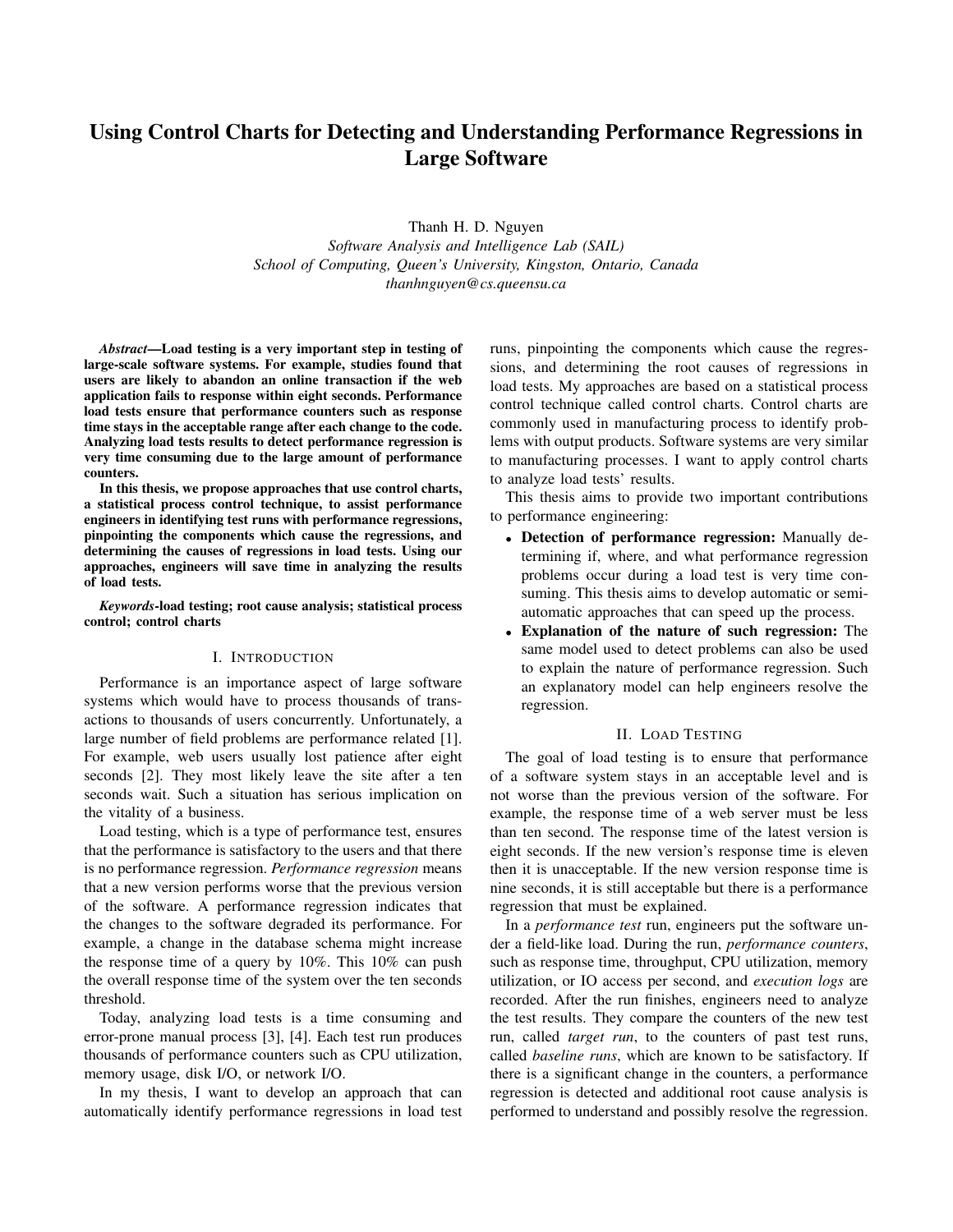Execution logs are also examined for errors. However, this thesis is only focus on performance counters.

#### III. CHALLENGE IN LOAD TEST ANALYSIS

After a test run, which can take anywhere from a few hours to several days, engineers need to analyze the performance counters to answer the three questions. They typically compare counters of the new test run (target run) with the good past runs (baseline runs). This section describes each of these questions as a problem which I plan to address in the thesis.

### *A. Problem 1: Is there a performance regression?*

A performance regression means that the software performs worse than before. For example, if the response time is higher, then there maybe a performance regression. Comparing the counters is not a trivial problem in large and complex software systems. For example, it is impossible to replicate the same load across the test runs. So comparing the mean response time would not be accurate.

Input: Resource and customer-facing counters of the target run and the equivalent counters of the baseline runs.

Output: Probability that performance regression occurred in the target run.

### *B. Problem 2: Where does performance regression occur?*

Large software systems consist of several types of component. For example, the Apache Tomcat [5] application server has six different components (server, service, engine, host, connector, and context). Each of these components may have many instances. Assuming that performance regression is detected, engineers have to pinpoint the instance of a component where the regression occurs. This is a very challenging task because there are many counters for each instance of a component. The total number of performance counters can be thousands. In practice, engineers usually have to manual compare each counters of the target run to the corresponding counters of the baseline runs. This is a very time consuming process.

Input: Resource counters of the past baseline test runs and the equivalent counters of the new target run.

Output: Probability for each component which represents the chance that the performance regression occurs in that particular component.

### *C. Problem 3: What causes the regression?*

After determining from where the regression comes from, the engineers will need to determine what caused that regression. There are common types of performance problems. For example, a high-frequency database query takes longer because of a change in the indexes. Another example is that a log print-out was left in the code so the component produces more log lines which requires much more I/O. Understanding the kind of problem usually requires static analysis of source code. Such analysis would require time and may be out of the expertise of the test engineers.

Input: Resource counters of the past baseline test runs and the equivalent counters of the new target test.

Output: Probability for each known cause which is likely the root-cause of the performance regression in the target test.

# IV. THE PROPOSED SOLUTION: AUTOMATIC DETECTION AND EXPLANATION OF PERFORMANCE REGRESSION USING CONTROL CHARTS

In this thesis, I propose automatic approaches using control charts to the problems outlined in the previous section.

#### *A. Control charts.*

Control charts were first introduced by Shewhart [6] at Bell Labs, formerly known as Western Electric, in the early 1920s. The goal of control charts is to automatically determine if a deviation in a process is due to common causes, e.g., input fluctuation, or due to special causes, e.g., defects. Control charts were originally used to monitor deviation on telephone switches. Control charts have since become a common tool to detect problems in manufacturing processes where raw materials are inputs and the completed products are outputs.

Figure 1(a) and 1(b) show two example control charts. The x-axis is time, e.g., minutes. The y-axis is the process output data. For this example, we are monitoring the response time of a web server. The two solid lines are the Upper Control Limits (UCL) and Lower Control Limit (LCL). The dashed line in the middle is the Centre Line (CL). Figure 1(a) is an example where the response time is within its control limits. This should be the normal operation of the web server. Figure 1(b), on the other hand, is an example where a process output is out-of-control. In this case, operators should be alerted for further investigation.

A control chart is typically built using two datasets: a baseline dataset and a target dataset. In our case, the baseline dataset is the counter readings from the baseline runs. The target dataset is the counter readings from target run. The baseline dataset is used to create the control limits, i.e., LCL, CL, and UCL. In the example of Figure 1(a) and 1(b), the baseline set would be the response time of baseline test runs. The CL is the median of all samples in the baseline dataset at particular time. The LCL is the lower limit of the normal behaviour range. The UCL is the upper limit. The LCL and the UCL can be defined in several ways. A common choice is three standard deviations from the CL. The target dataset is used to score against the control limits of the baseline dataset. In Figure  $1(a)$  and  $1(b)$ , the target data are the crosses. Those would be the response time of the new target test.

The result of an analysis using control chart is the *violation ratio*. The violation ratio is the percentage of the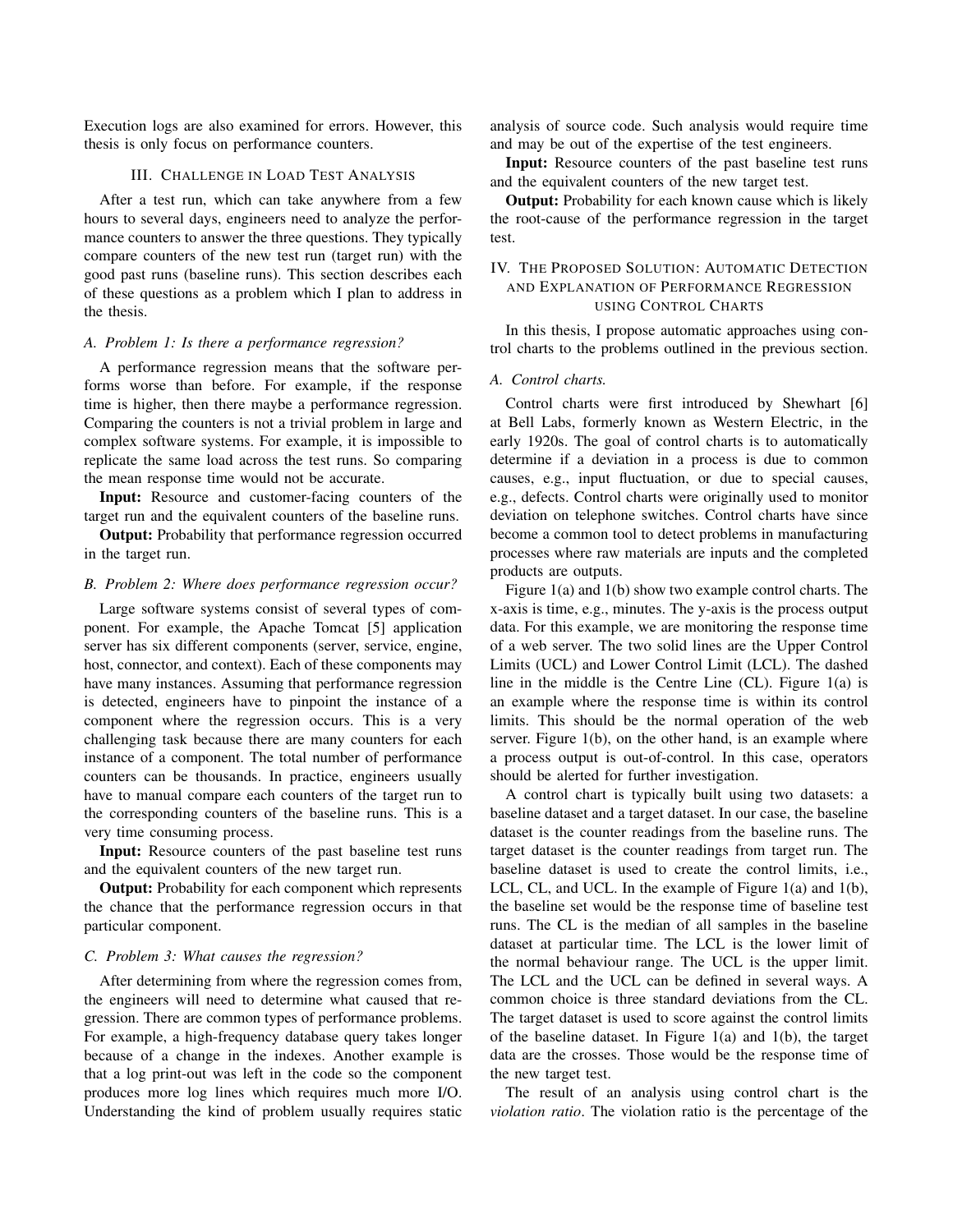

Figure 1. Example of control chart which detect deviation in process output.

target dataset that is outside the control limits. The violation ratio represents the degree to which the current operation is out-of-control. In Figure 1(a) and 1(b), the violation ratio is percentage the crosses that are outside the LCL and UCL lines.

## *B. Load Test Analysis Using Violation Ratios*

Figure 2 shows the conceptual diagram of our proposed approach. For each counter, e.g., CPU utilization, in the target test, we will collect the same counter from the baseline tests. We use the baseline counter readings to determine the control limits. Then we will score the violation ratio for that counter. The violation ratios of all the counters of the target test are the inputs of our load test analysis approach.

To solve the first problem, our approach will use suitable methods to compare the target counters with the baseline counters in order to detect performance regression. For example, if the violation ratio of the response time counter is greater than 30%, then there is performance regression.

To solve the second and third problem, our approach will use machine learners, such as decision trees, linear models, or support vector machines, on the counters' violation ratio to determine where and what problem occurs. The training set of the learner would be a repository of known problems. For example, if the database index changes, the CPU and memory utilization of the database component will have high violation ratios. The testing set of the learner would be the violation ratios of target test. The learners will match the violation ratios in the target run with each of the known problems and output a probability which indicates where and what regression problem occurred in the run.

### V. RELATED WORK

The approaches in this thesis needs to leverage knowledge from two software and system engineering fields: Load test analysis, system monitor, and root cause analysis.

Load test analysis. Performance engineering studies techniques that can be used to determine problems during a performance load test. For example, Foo et al. [4], [7] detected the change in behaviour among the performance counters using association rules. If the differences are higher than a threshold, the run is marked as problematic. Malik [8] used a factor analysis technique called principle component analysis to transform all the counters into a small set of more distinct vectors. Then they compare the pairwise correlations between the vectors in the target run with those of the baseline run. These techniques are state of the art in load test analysis. However, control charts are more intuitive than associate rules and principal components. Initial feedback from practitioners has shown that the approach and the analysis results are easier to comprehend and explain.

System monitor. In system research, there are techniques to detect problems of production software systems. For example, Cohen et al. [9] used a learner called Tree-Augmented Bayesian Networks to identify combinations of related metrics that are highly correlated with faults. Jiang et al. [10] used Normalized Mutual Information to cluster correlated metrics. Then they used Wilcoxon Rank-Sum test on the metrics to identify faulty components. Cherkasova et al. [11] developed regression-based transaction models from the counters to identify software runtime problems. Although runtime problems are not necessarily performance related, I hope to apply the learner proposed in these studies to find solutions for problems two and three.

Root cause analysis. Root cause analysis studies techniques that can be used to determine root causes of software, hardware, or network failures. For example, Julisch [12] used clustering algorithm to determine root causes of intrusion alarms. They were able to reduce 90% of alarms to a few dozen causes. Yan et al. [13] used cause and effect rules on and ISP network to build a decision tree which can determine the root causes of network problems. Leszak et al. [14] studied the root cause of software defects using historical modification requests. They were able to group defects into meaningful causes that can be avoid in future development. Agarwal and Madduri [15] studied the root causes of performance in software system. They were able to accurately identify the changes that cause the performance failures.

Problems two and three are essentially a root-cause analysis problems. So I also hope to leverage the findings of